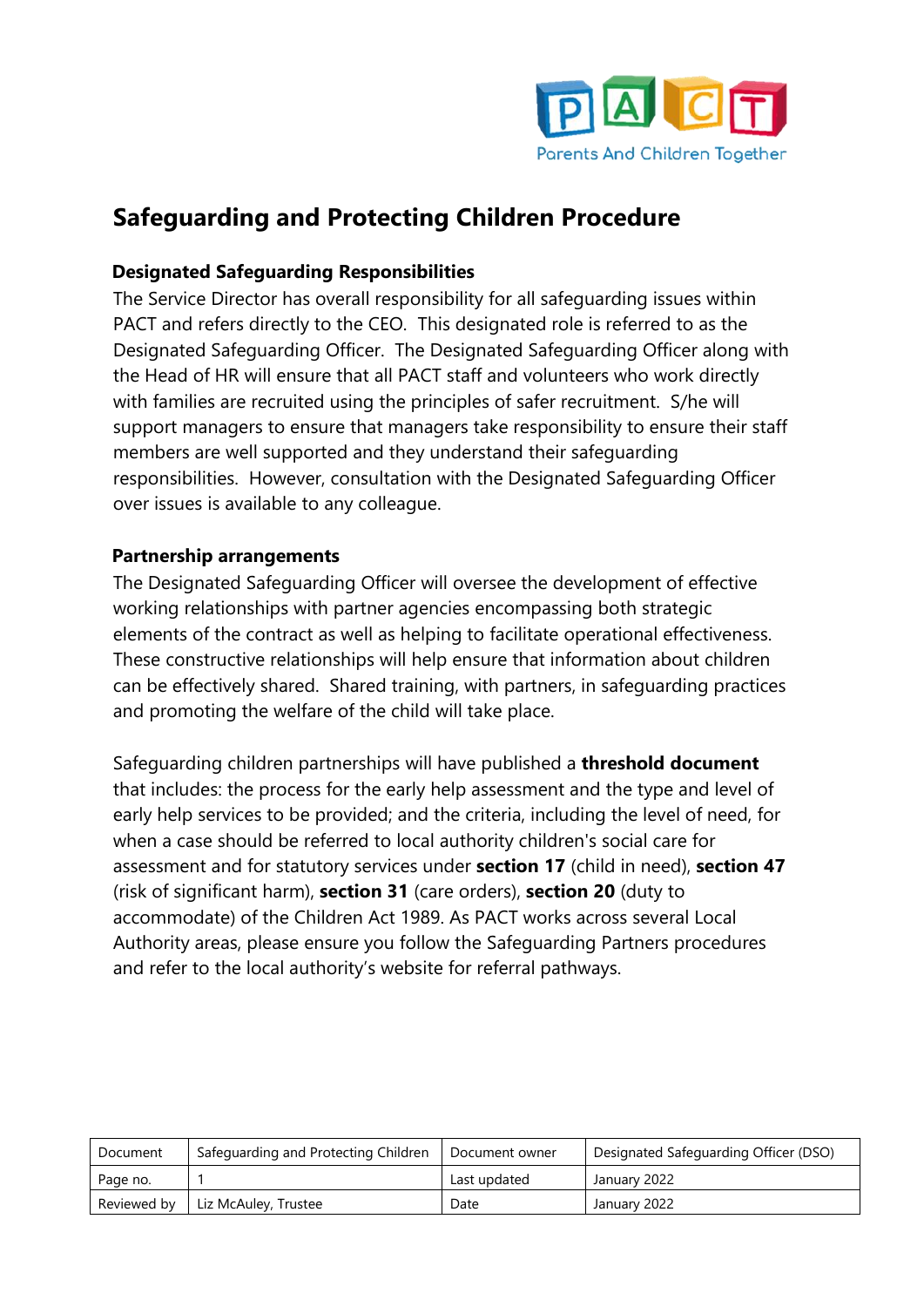## **Principles as outlined in Working Together 2018, Updated 2020**

- The **child's needs are paramount**, and the needs and wishes of each child, should be put first, so that every child receives the support they need before a problem escalates;
- **All professionals who come into contact with children and families** are alert to their needs and any risks of harm that individual abusers, or potential abusers, may pose to children;
- **All professionals share appropriate information in a timely way** and can discuss any concerns about an individual child with colleagues and local authority children's social care;
- **High quality professionals are able to use their expert judgement** to put the child's needs at the heart of the safeguarding system so that the right solution can be found for each individual child;
- **All professionals contribute to whatever actions are needed** to safeguard and promote a child's welfare and **take part in regularly reviewing the outcomes** for the child against specific plans and outcomes;
- **Local areas innovate** and changes are informed by evidence and examination of the data.

Effective safeguarding arrangements in every local area should be underpinned by two key principles:

- Safeguarding is everyone's responsibility: for services to be effective each professional and organisation should play their full part; and
- A child-centred approach: for services to be effective they should be based on a clear understanding of the needs of children and the child's wishes and feelings.

## **Concerns about the safety or welfare of a child**

Child abuse is any action by another person – adult or child – that causes or is likely to cause, significant harm to a child.

It can be **physical, sexual or emotional,** but can just as often be about a lack of love, care and attention. We know that neglect, whatever form it takes, can be just as damaging to a child as physical abuse.

An abused child will often experience more than one type of abuse, as well as other difficulties in their lives. It often happens over a period of time, rather than being a one-off event.

| Document    | Safeguarding and Protecting Children | Document owner | Designated Safeguarding Officer (DSO) |  |
|-------------|--------------------------------------|----------------|---------------------------------------|--|
| Page no.    |                                      | Last updated   | January 2022                          |  |
| Reviewed by | Liz McAuley, Trustee                 | Date           | January 2022                          |  |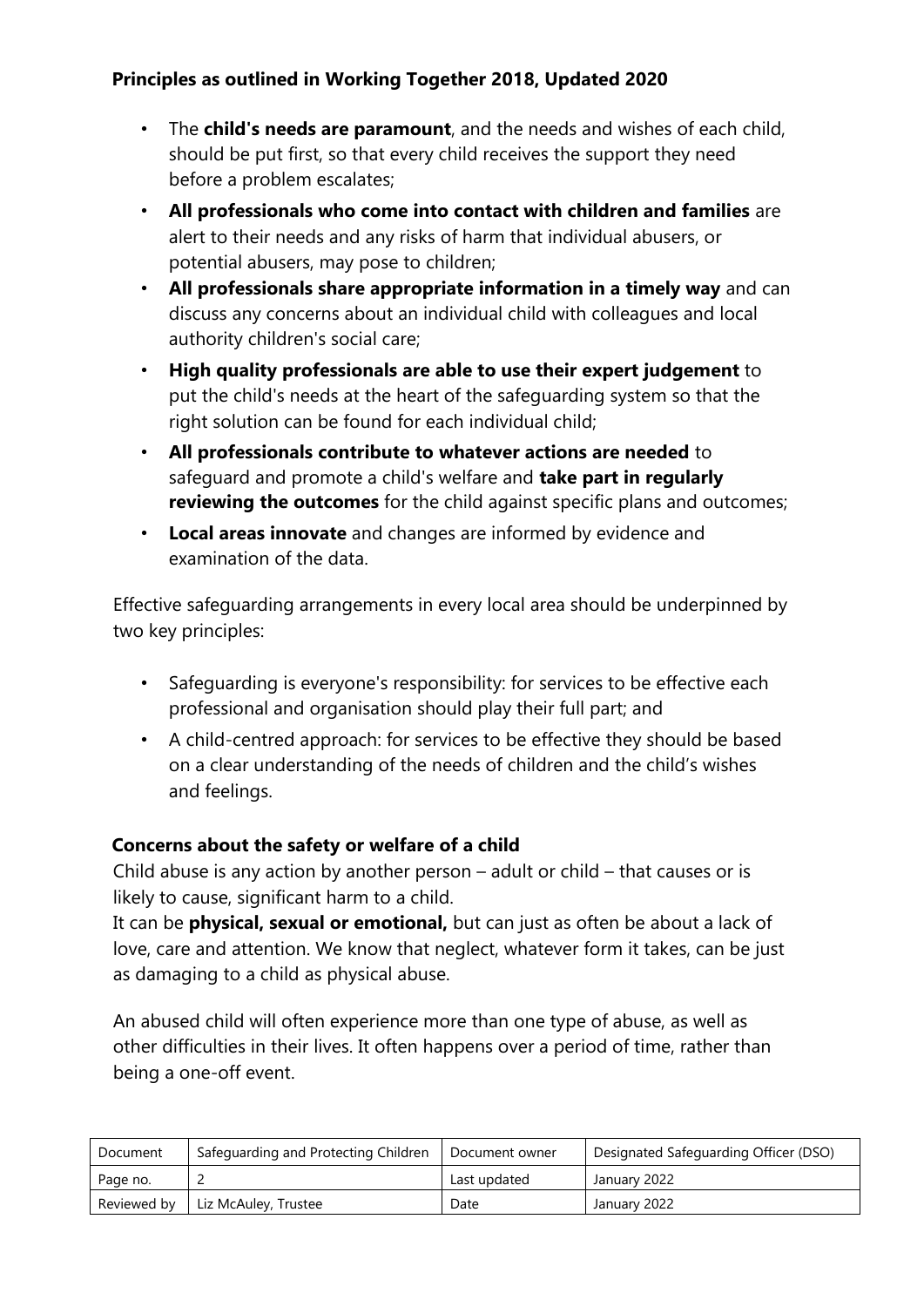As well as threats to the welfare of children from within their families, children may be vulnerable to abuse or exploitation from outside their families. These extrafamilial threats might arise at school and other educational establishments, from within peer groups, or more widely from within the wider community and/or online. These threats can take a variety of different forms and children can be vulnerable to multiple threats, including: exploitation by criminal gangs and organised crime groups such as county lines; trafficking; online abuse; teenage relationship abuse; sexual exploitation and the influences of extremism leading to radicalisation. Extremist groups make use of the internet to radicalise and recruit and to promote extremist materials. Any potential harmful effects to individuals identified as vulnerable to extremist ideologies or being drawn into terrorism should also be considered.

It can sometimes be difficult to recognise the signs of child abuse or neglect, particularly in respect to children placed for adoption, who will in the majority of cases, have already been subject to abuse or neglect (in their birth families) and their development affected accordingly. The signs are not always obvious and the child may not say what is happening to them. However, sometimes there are physical or behavioural indicators, such as:

- **Appearance:** such as frequent unexplained injuries, consistently poor hygiene, matted hair, unexplained gifts, promiscuity or sexual activity at a young age, use sexual language or knowing information you wouldn't expect them to or have physical symptoms such as anal or vaginal soreness, or pregnancy.
- **Behaviour:** such as demanding or aggressive behaviour, frequent lateness or absence from school, avoiding their own family or seeming frightened of a person or reluctant to socialise with them, misusing drugs or alcohol, or being constantly tired
- **Communication:** such as sexual or aggressive language, self-harming, becoming secretive and reluctant to share information or being overly obedient

You are likely to be involved in four main ways:

- 1. You may have concerns about a child.
- 2. You may be approached by children's social care and asked to provide information about a child or family or to be involved in an assessment. This may happen regardless of who made the referral to children's social care.

| Document    | Safeguarding and Protecting Children | Document owner | Designated Safeguarding Officer (DSO) |
|-------------|--------------------------------------|----------------|---------------------------------------|
| Page no.    |                                      | Last updated   | January 2022                          |
| Reviewed by | Liz McAuley, Trustee                 | Date           | January 2022                          |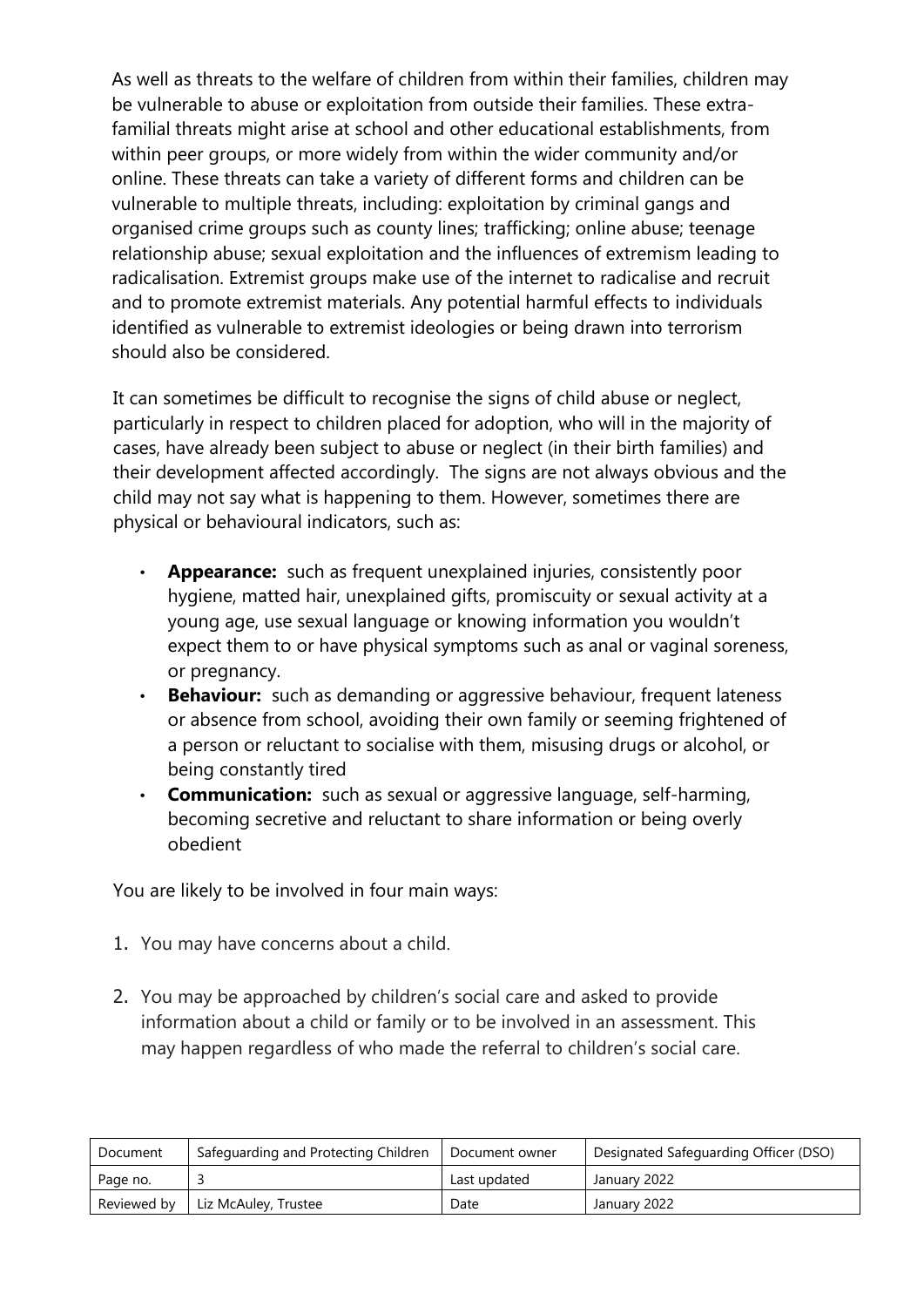- 3. You may be asked to provide help or a specific service to the child or a member of their family as part of an agreed plan and contribute to the reviewing of the child's progress.
- 4. You may be aware of behaviour by a member of staff or a volunteer that causes you to believe a child/children could be at risk of abuse by that person.

## **What to do if you have concerns about a child OR that a staff member/volunteer or service user's behaviour could be placing a child/children at risk:**

- **a.** If you are aware that a looked after child is missing from home this needs to be reported to the local authority immediately who will make enquiries and notify others if required, taking account of the possibility of child sexual exploitation (CSE).
- **b.** If you have a concern about a child's welfare or protection (or behaviour of staff member, volunteer or service user), even if you are not sure it is serious, you should discuss it with your Line Manager or the Designated Safeguarding Officer or Assistant Designated Safeguarding Officer as soon as is practical, without delay and within one working day. Even if no further action is taken it will ensure the information has been shared and logged. This may be helpful in creating a picture/pattern for the future and ensure you do not carry responsibility alone.
- **c.** In circumstances where it is not possible to contact your Line Manager you should contact the Designated Safeguarding Officer, the Assistant Designated Safeguarding Officer or any other Line Manager to ensure action is taken, it is not sufficient to leave a message for a colleague.
- **d.** The contact details of the Designated Safeguarding Officer and the Assistant Designated Safeguarding Officer during the day, are available in all public areas. Staff will also have the mobile numbers of their direct line managers. S/he will make the decision about whether the concern needs to be discussed with the family, whether their permission needs to be sought to share their information with another agency or whether the matter is sufficiently serious to make a referral to another agency without the family's consent.

| Document    | Safeguarding and Protecting Children | Document owner | Designated Safeguarding Officer (DSO) |
|-------------|--------------------------------------|----------------|---------------------------------------|
| Page no.    |                                      | Last updated   | January 2022                          |
| Reviewed by | Liz McAuley, Trustee                 | Date           | January 2022                          |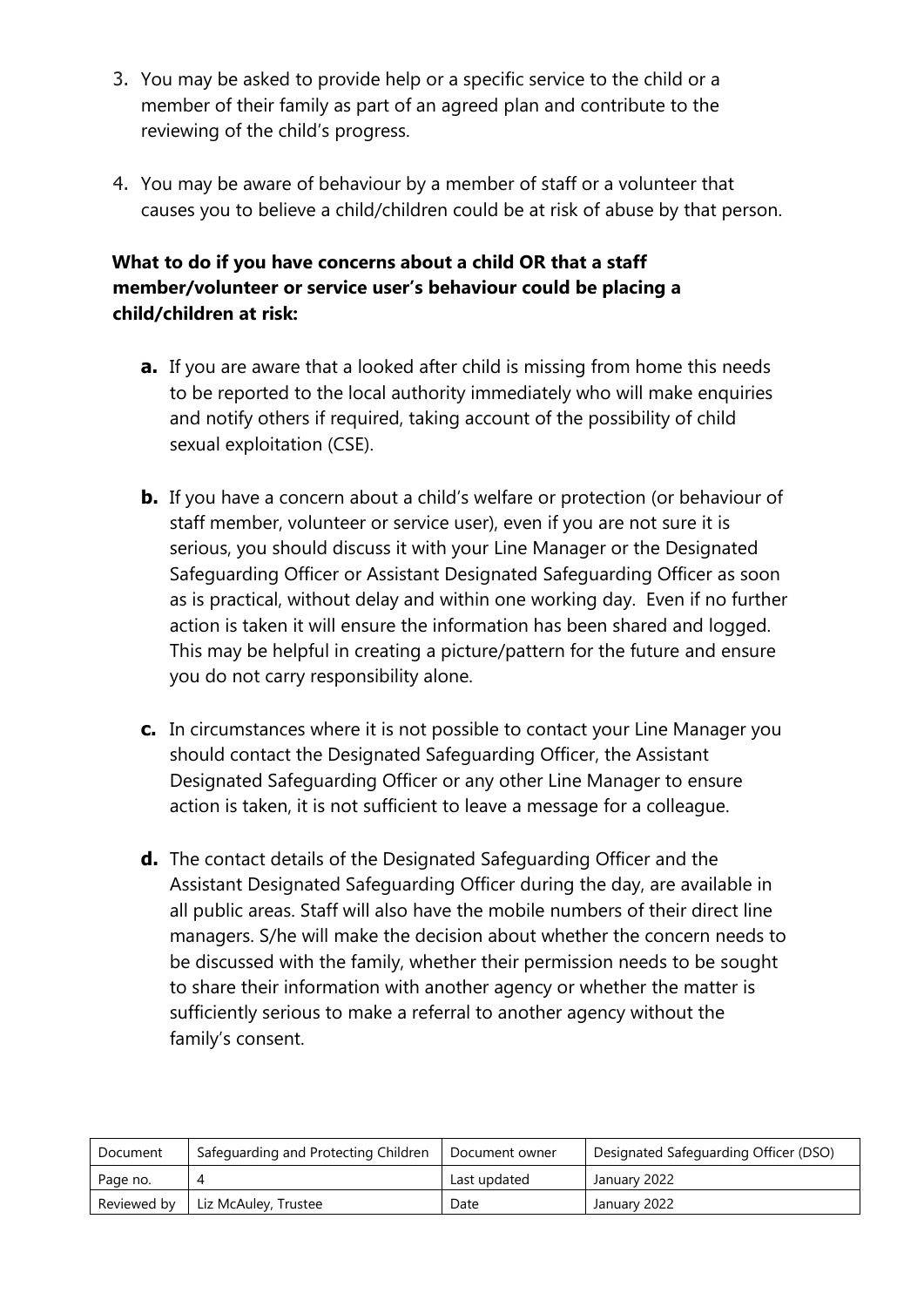- **e.** If it has not been possible to discuss your concerns with any of the managers identified you should contact the Children's Social Care Duty Team (in the area where the child lives) and share your concerns and ask for guidance.
- **f.** In the unlikely event of you being unable to contact anyone identified above and there is a **serious** risk of harm posed to the child if no protective action is taken, you must contact the emergency duty social worker in the local authority where the child lives or the emergency services, dialling 999 and advise them of your safeguarding concerns.

#### **g. Recording Concerns**

Following discussions you will need to complete the **Cause for Concern** form, detailing as much information as possible, including any discussions you have had with your Line Manager.

You should recall and note what you have seen and heard and the reason that this raised your anxiety. It's easy to forget the details so write them down while they are fresh in your memory. Include the date and time and sign the form. The form should be completed and emailed to your Line Manager, who must countersign it before you send it to the Designated Safeguarding Officer/Assistant Designated Safeguarding Officer. On receipt the Designated Safeguarding Officer/ Assistant Designated Safeguarding Officer will return the form, completed with action points where necessary. The form should be completed as soon as is practical and within 24 hours from time of the discussion with the Line Manager and / or Designated Safeguarding Officer/Assistant Designated Safeguarding Officer

All recording of events should be in keeping with the record keeping procedures (see Data Management Policy).

If **no further action** is to be taken this decision will be made / supported by the Designated Safeguarding Officer/Assistant Designated Safeguarding Officer and recorded.

## **h. Processing the Referral / Referring to Statutory Agencies**

i. Referral to another agency with parental consent: If it is decided that there is a safeguarding issue to address that requires another agency's involvement you should discuss with the manager who will take what action including who speaks to the

| Document | Safeguarding and Protecting Children | Document owner | Designated Safeguarding Officer (DSO) |  |
|----------|--------------------------------------|----------------|---------------------------------------|--|
| Page no. |                                      | Last updated   | January 2022                          |  |
|          | Reviewed by   Liz McAuley, Trustee   | Date           | January 2022                          |  |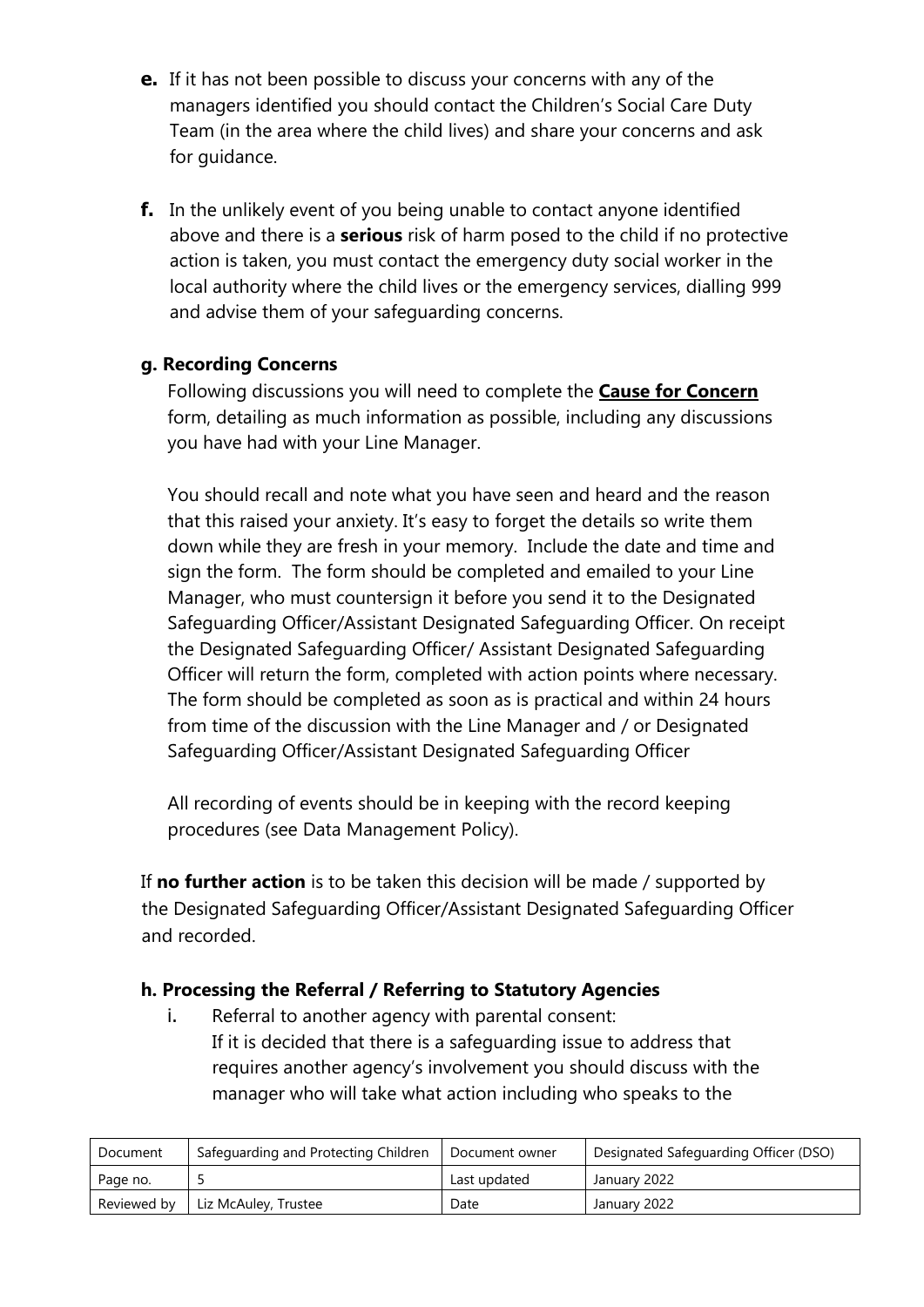parent/s to gain their agreement to the referral and who contacts the agency.

ii. Referral to another agency without the parental consent: If it is believed that there is a risk of significant harm to the child, a referral **must** be made to the Local Authority Children's Social Care department. It is always preferable to seek the permission of the parent to make this referral however where it is believed this will put the child at risk of further possible harm or would jeopardise possible criminal evidence the referral should be made without the parents knowledge. The Designated Safeguarding Officer / Assistant Designated Safeguarding Officer or Line Manager will make the decision as to whether a referral needs to be made to Children's Social Care and who will do this and by when – delay must be avoided. When making the referral the referrer will agree with the recipient in Children's Social Care what the child and the parents will be told, by whom and when.

If a verbal referral has been made to Children's Social Care, the person who made the call should confirm the referral in writing within 24 hours. Children's Social Care should acknowledge your written referral within one working day of receiving it, so if you have not heard anything within 24 hours, contact Children's Social Care again to confirm the referral has been received.

iii. If it is agreed that a referral is required to another agency because of serious concern but the delay required in seeking parental permission will place a child at further risk the line manager or Designated Safeguarding Officer/Assistant Designated Safeguarding Officer, taking the decision to act will need to clarify in the case note the basis of acting without parental agreement. Contact with the parents should be made as soon as possible with full explanations as to action taken.

#### **i. Breaching Confidentiality**

It will be the Line Manager or Designated Safeguarding Officer/Assistant Designated Safeguarding Officer's decision whether to breach confidentiality and report on family information without permission. Any breach must be in line with the Confidentiality Policy and details of the decision must be recorded on the case note / Cause for Concern report.

| Document    | Safeguarding and Protecting Children | Document owner | Designated Safeguarding Officer (DSO) |  |
|-------------|--------------------------------------|----------------|---------------------------------------|--|
| Page no.    |                                      | Last updated   | January 2022                          |  |
| Reviewed by | Liz McAuley, Trustee                 | Date           | January 2022                          |  |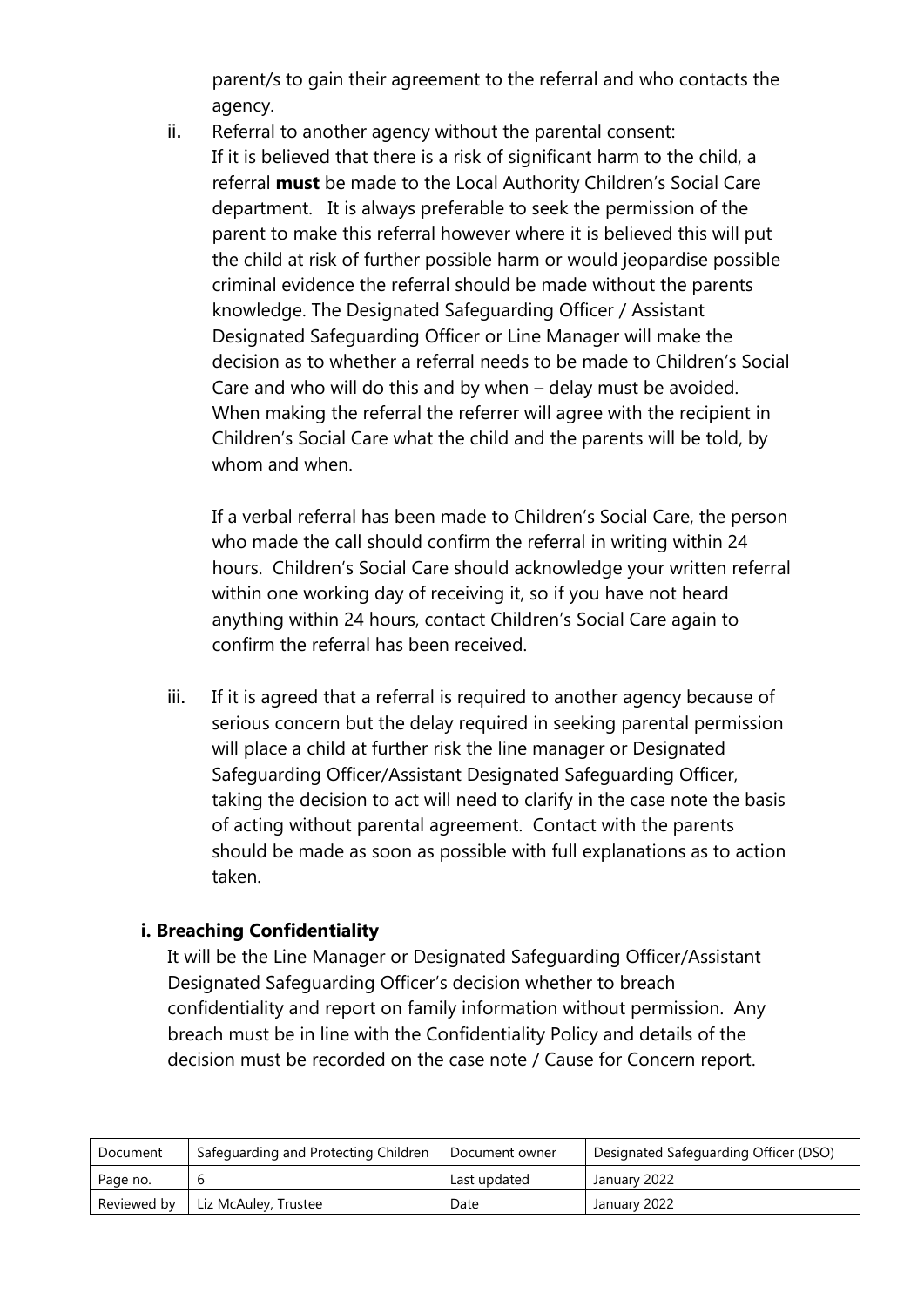## **j. What to do if a disclosure of abuse is made to you**

Remember that an allegation of child abuse or neglect may lead to a criminal investigation, so it is vital that the following principles are followed so that a Police investigation is not compromised unintentionally. When a child makes a disclosure of abuse or neglect:

- Do not make promises to keep secrets
- Do listen carefully
- Ask questions ONLY to establish that a safeguarding referral is necessary, do not question further
- Do not ask leading or direct questions
- Do not attempt to investigate the allegations yourself, this is the job of the statutory services not PACT
- Listen to the words being used and watch how the child is presenting
- Reassure him/her that the decision to disclose was the right thing to do
- As soon as possible after the disclosure write up the details while they are fresh in your mind and sign, time and date the record.

## **k. Follow up after a referral to the local authority**

- The PACT referrer is responsible for following up the referral, to ascertain what actions, if any, are being undertaken by the Local Authority (as appropriate).
- The first check is made no later than 1 week after the date of the referral. This follow up may be made by telephone contact or by email, and it is noted on the child and adopter's file, including what actions the LA/Police are planning or have undertaken, or are not taking and noted on the client's file.
- In the event of the failure to respond to the initial follow up, the referrer will inform his/her manager and the DSO/Assistant SDO, and a timescale will be agreed that includes the frequency that the referrer is to try to obtain a response, and a date agreed by which the referrer's manager and DSO/ Assistant DSO will be informed of the outcome of this proactive follow up.
- The timescale will be dependent on the severity of the concerns raised, and will end no later than two weeks from the initial attempt at follow up.
- If the follow up information is not received within the timescale, the manager or DSO/Assistant DSO will contact the LA to ascertain the reasons for the lack of communication and to obtain information related

| Document    | Safequarding and Protecting Children | Document owner | Designated Safeguarding Officer (DSO) |
|-------------|--------------------------------------|----------------|---------------------------------------|
| Page no.    |                                      | Last updated   | January 2022                          |
| Reviewed by | Liz McAuley, Trustee                 | Date           | January 2022                          |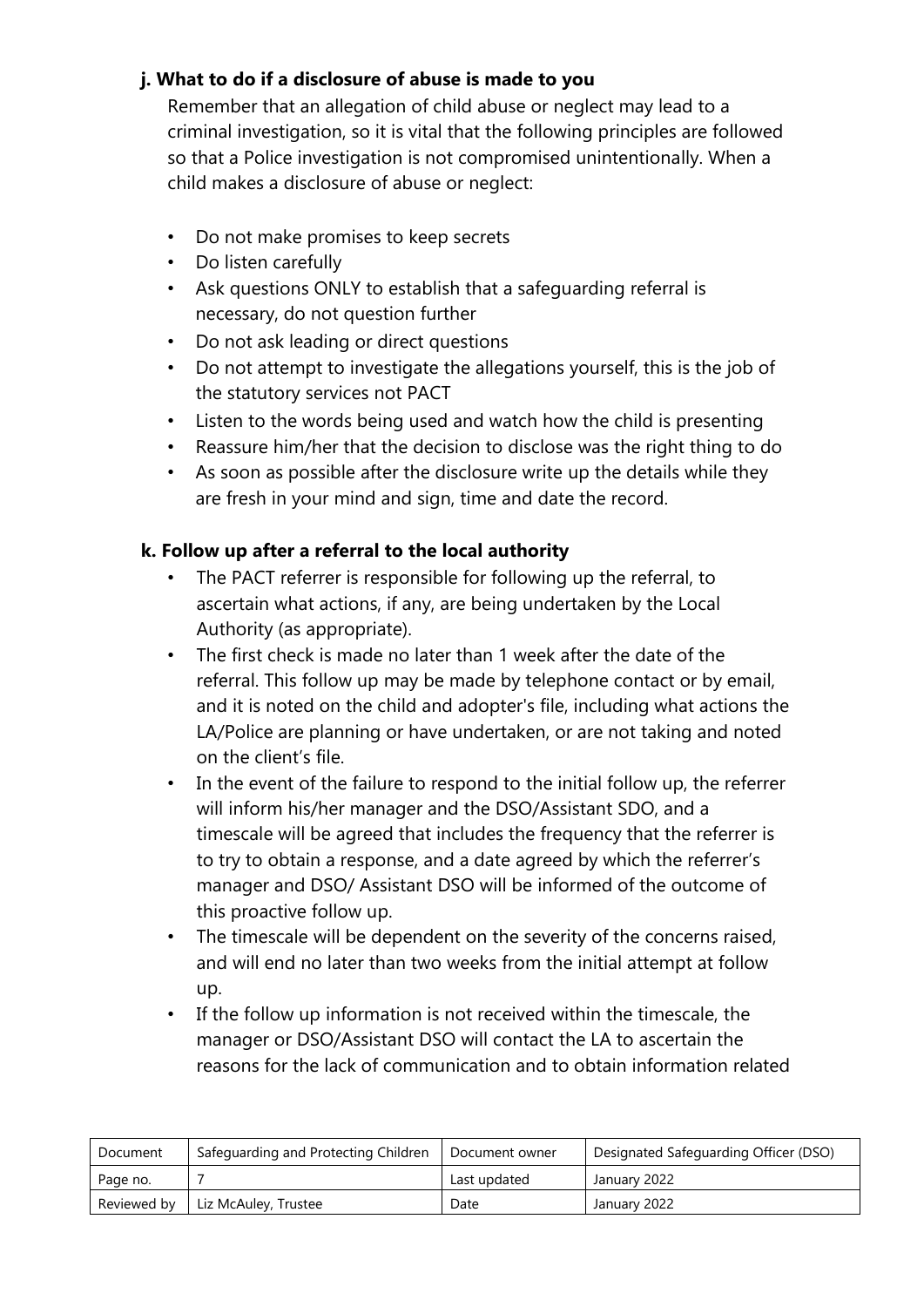to any action plans in the relevant case. This discussion will be followed up in writing.

- If the manager or DSO/Assistant DSO is unsuccessful in obtaining this information, then the Chief Executive will formally contact the Senior Management of the LA concerned. If necessary, the local voluntary safeguarding lead within the Local Safeguarding Children's Board will also be notified of the concerns with communication between the two agencies.
- All relevant details will be recorded in the child's and adopter's or client's files.

#### **l. Different opinions regarding an action Plan (Escalation Procedure)**

- There are times when a referral to the LA results in an assessment of there being no need for further action. The PACT referrer will seek to obtain clarifying information as to why this decision has been made. This information will then assist the agency in determining if, from the information it already holds, there is an agreement in this course of no further action. This discussion is usually held between the PACT referrer and the Local Authority social worker.
- In the event of there being disagreement with the decision, with the PACT referrer believing the needs are greater than those assessed by the LA team, the PACT referrer will discuss this with them in order to attempt to obtain a satisfactory agreement together. If this is not possible and the referrer believes that further action is needed, the referrer's manager and the DSO or Assistant DSO must be informed immediately.
- After a full discussion, if the manager/DSO or Assistant DSO disagrees with the decision from the LA, then they will contact the relevant manager and seek a discussion in an attempt to reach a satisfactory conclusion.
- If the issue remains unresolved then the manager/DSO or Assistant DSO will escalate this to the next management level in the Local Authority Children's Services. This must happen within 2 working days.
- If a satisfactory conclusion is not reached, then the Chief Executive will be informed, who will formally raise the concern with the Local Authority Children's Services Senior Management. This enables the decision to be

| Document    | Safeguarding and Protecting Children | Document owner | Designated Safeguarding Officer (DSO) |  |
|-------------|--------------------------------------|----------------|---------------------------------------|--|
| Page no.    |                                      | Last updated   | January 2022                          |  |
| Reviewed by | Liz McAuley, Trustee                 | Date           | January 2022                          |  |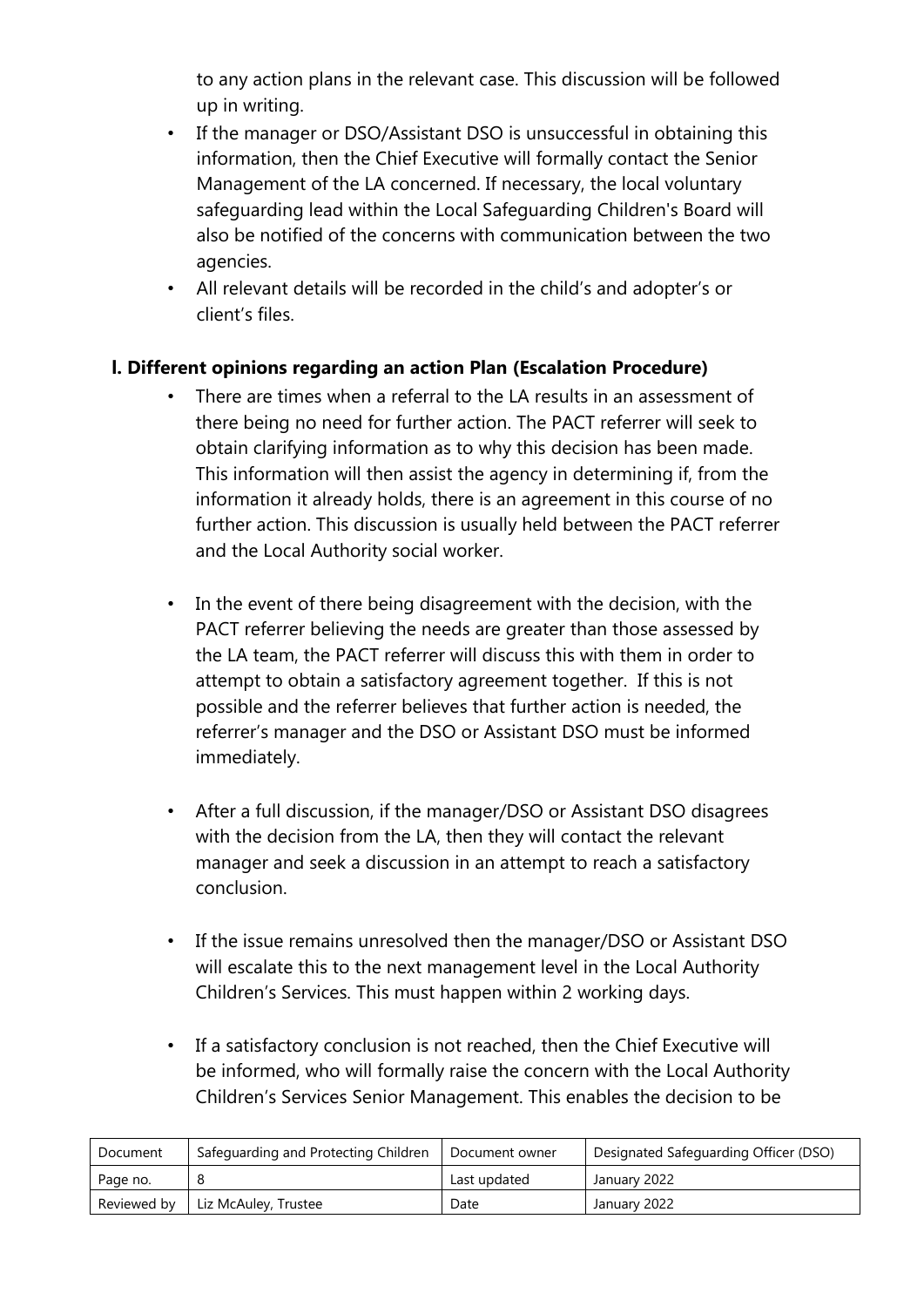discussed at a senior management level as appropriate and action agreed. This must be within 2 working days wherever possible.

- If the senior managers are unable to resolve the issue then consideration must be given to referring the case to the Director or Assistant Director of Children's Services who will make the final decision. These discussions will be followed up with a letter outlining the agreements and action plans. This must be within 2 working days wherever possible.
- All relevant details will be recorded on the child and adopter's (or client's) file.
- Where it is believed that there are wider lessons or practice issues to be learnt then the case is to be referred to the local safeguarding leads within the Safeguarding Partners.
- A Notification of Significant Events form needs to be completed and forwarded to Ofsted.

#### **Notifiable events**

In accordance with Schedule 4 (Regulation 19.1 of Voluntary Adoption Agencies and the Adoption Agencies (Miscellaneous Amendments) Regulations 2003) if in relation to the Agency any of the events listed in column 1 of the table in Schedule 4 takes place, the Registered Provider or the Registered Manager shall without delay notify the person indicated in respect of the event in column 2 of that table.

Any notification made in accordance with the above regulation which is given orally shall be confirmed in writing within 14 days.

| Document    | Safeguarding and Protecting Children | Document owner | Designated Safeguarding Officer (DSO) |
|-------------|--------------------------------------|----------------|---------------------------------------|
| Page no.    |                                      | Last updated   | January 2022                          |
| Reviewed by | Liz McAuley, Trustee                 | Date           | January 2022                          |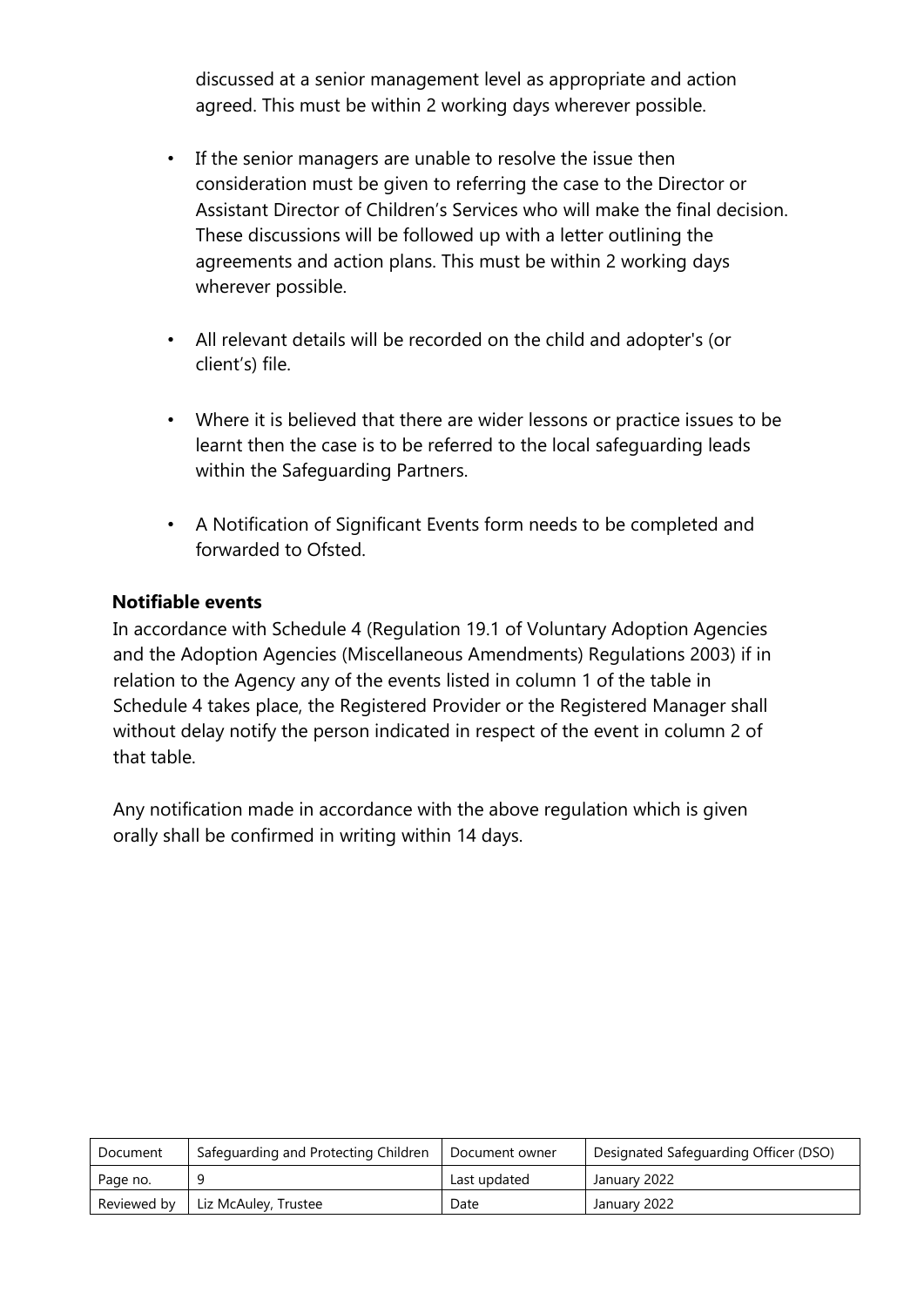# **SCHEDULE 4:** EVENTS AND NOTIFICATIONS

|                                                                                                                                                                            | Registration  | Secretary of                                                     | Placing | Area      | Primary | Local        |
|----------------------------------------------------------------------------------------------------------------------------------------------------------------------------|---------------|------------------------------------------------------------------|---------|-----------|---------|--------------|
|                                                                                                                                                                            | Authority     | <b>State</b>                                                     | Agency  | Authority | Care    | Health       |
|                                                                                                                                                                            | <b>OFSTED</b> |                                                                  |         |           | Trust   | <b>Board</b> |
| Death of child<br>placed for<br>adoption by the<br>agency                                                                                                                  | Yes           | Yes, if the<br>registration<br>authority is<br>the<br>Commission | Yes     | Yes       | Yes     | Yes          |
| Referral to the<br>Secretary of State<br>pursuant to<br>section $2(1)(a)$ of<br>the Protection of<br>Children Act<br>1999 of an<br>individual<br>working for the<br>agency | Yes           |                                                                  |         |           |         |              |
| Serious illness of,<br>or serious<br>accident<br>sustained by, a<br>child placed for<br>adoption by the<br>agency                                                          | Yes           |                                                                  |         | Yes       | Yes     | Yes          |
| Any serious<br>complaint about<br>a prospective<br>adopter<br>approved by the<br>agency where no<br>child is placed<br>for adoption with<br>that<br>prospective<br>adopter | Yes           |                                                                  |         |           |         |              |

| Document    | Safeguarding and Protecting Children | Document owner | Designated Safeguarding Officer (DSO) |
|-------------|--------------------------------------|----------------|---------------------------------------|
| Page no.    | 10                                   | Last updated   | January 2022                          |
| Reviewed by | Liz McAuley, Trustee                 | Date           | January 2022                          |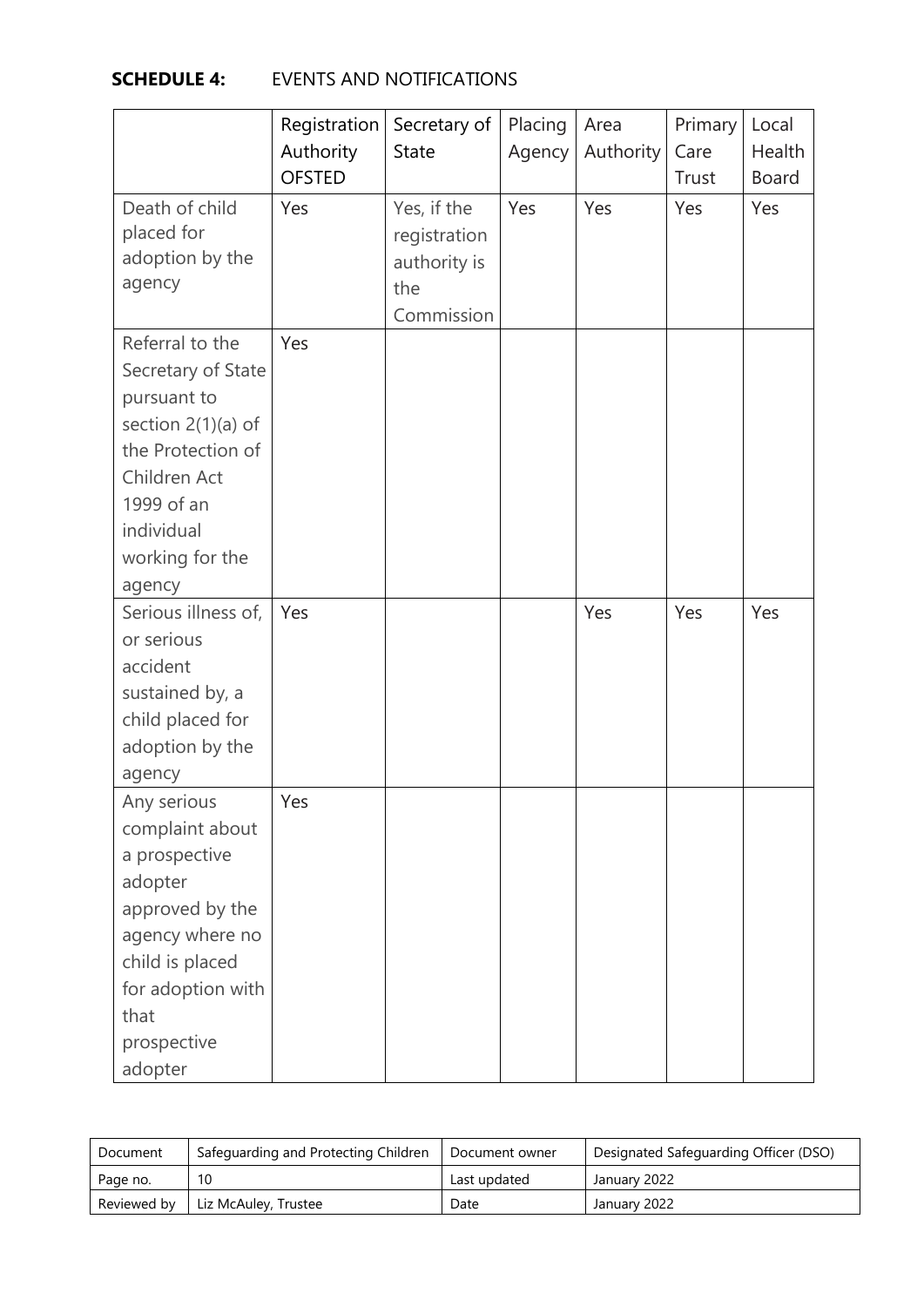| Any serious        | Yes |       | Yes      |  |
|--------------------|-----|-------|----------|--|
| complaint about    |     |       |          |  |
| a prospective      |     |       |          |  |
| adopter            |     |       |          |  |
| approved by the    |     |       |          |  |
| agency where a     |     |       |          |  |
| child is placed    |     |       |          |  |
| for adoption with  |     |       |          |  |
| that prospective   |     |       |          |  |
| adopter by the     |     |       |          |  |
| agency             |     |       |          |  |
| Any serious        | Yes | (Yes) | Yes, if  |  |
| complaint about    |     |       | not      |  |
| a prospective      |     |       | notified |  |
| adopter            |     |       | as the   |  |
| approved by the    |     |       | placing  |  |
| agency where a     |     |       | agency   |  |
| child is placed    |     |       |          |  |
| for adoption       |     |       |          |  |
| with that          |     |       |          |  |
| prospective        |     |       |          |  |
| adopter by         |     |       |          |  |
| another agency     |     |       |          |  |
| Instigation and    | Yes | (Yes) | Yes      |  |
| outcome of any     |     |       |          |  |
| child protection   |     |       |          |  |
| enquiry involving  |     |       |          |  |
| a child placed for |     |       |          |  |
| adoption by the    |     |       |          |  |
| agency             |     |       |          |  |

# **Associated documents**

Safeguarding Policy Volunteer Policy Data Protection Policy

| Document    | Safeguarding and Protecting Children | Document owner | Designated Safeguarding Officer (DSO) |
|-------------|--------------------------------------|----------------|---------------------------------------|
| Page no.    |                                      | Last updated   | January 2022                          |
| Reviewed by | Liz McAuley, Trustee                 | Date           | January 2022                          |